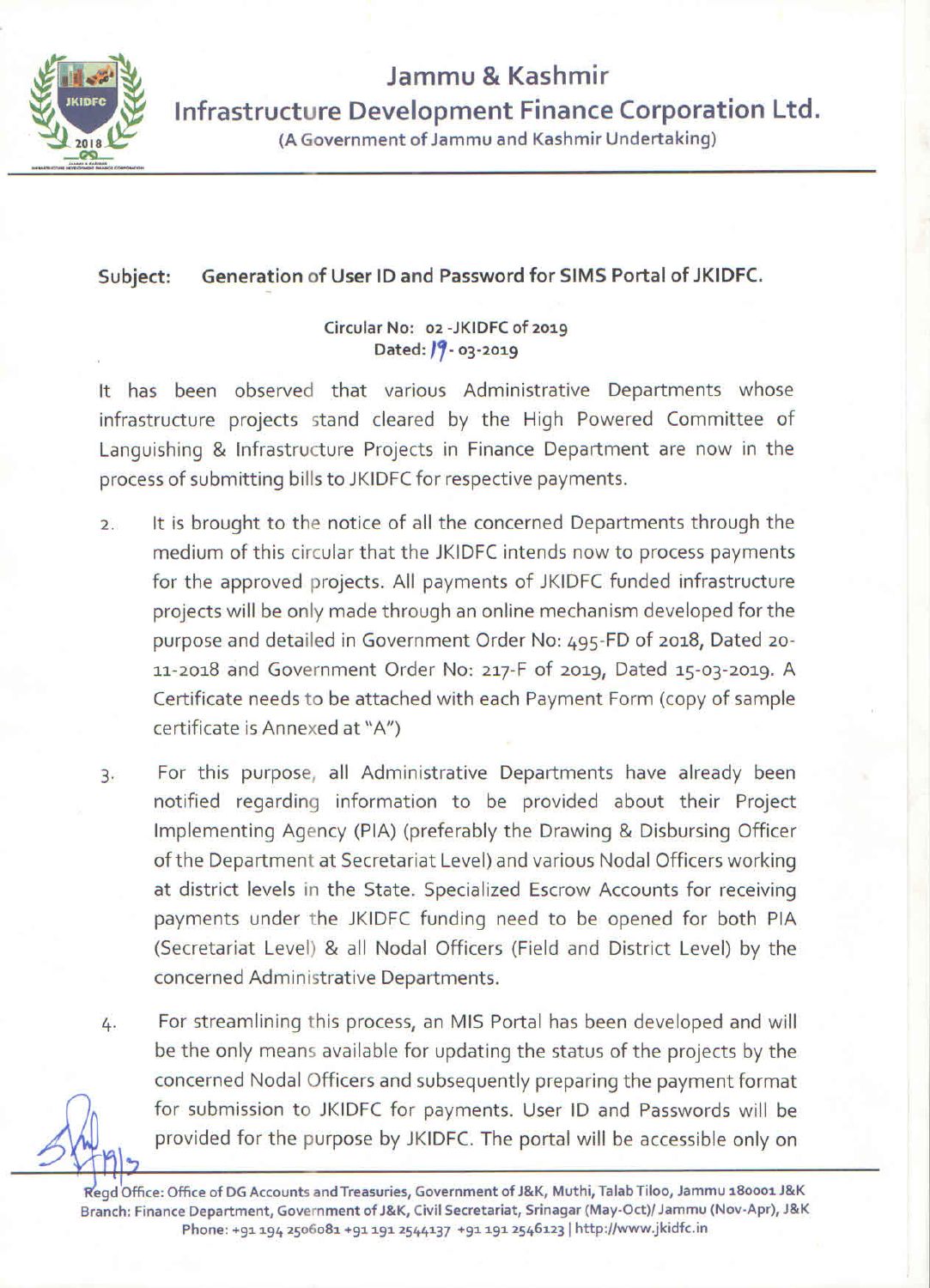

Jammu & Kashmir Infrastructure Development Finance Corporation Ltd.

(A Government of Jammu and Kashmir Undertaking)

NIC Network and concerned Officers need to ensure that while logging in to the Portal, they are connected on the NIC Network.

5. The Concerned Administrative Departments are hereby requested to ensure that information of all PIA's and Nodal Officers concerned of their respective Departments is provided at the earliest in the format given below:

| S.No | Name of<br>the Officer | Designation of PIA and<br>the Officer | Nodal<br>Officer/s | Email Id | Mobile<br>Number | <b>Escrow</b><br>Account<br>Details * |
|------|------------------------|---------------------------------------|--------------------|----------|------------------|---------------------------------------|
|      |                        |                                       |                    |          |                  |                                       |

\*Escrow Account Details should include the following:

- 1. Account Number.
- 2. Bank Name.
- 3. Branch.
- 4. IFSC Code

NOTE: ONLY NIC OR GOVERNMENT EMAIL ID's WILL BE ACCEPTED IN THE SYSTEM AND FORMS WILL BE REJECTED IF GOVERNMENT EMAIL ID IS NOT GIVEN. NO PRIVATE **EMAILS TO BE GIVEN IN ANY FORMAT.** 

6. The above information should be sent on the email address of JKIDFC i.e. edirjkidfc@jk.gov.in besides furnishing of Hard Copies.

 $Sd/$ 

## (Dr. Arun Kumar Mehta), IAS **Chairman & Managing Director JKIDFC**

Dated:  $19 - 03 - 2019$ 

No:FD/2018-19/JKIDFC/Payments/01/ Copy to:

- Advocate General J&K High Court Srinagar/ Jammu.  $\mathbf{1}$ .
- All Financial Commissioners.  $\overline{2}$ .
- Principal Accountant General, J&K Srinagar/Jammu.  $\overline{3}$ .
- All Principal Secretaries to Government. 4.
- Principal Secretary to Hon'ble Governor. 5.
- CMD, JKIDFC 6.

 $\overline{7}$ .

Chief Electoral Officer, J&K, Jammu.

Regd Office: Office of DG Accounts and Treasuries, Government of J&K, Muthi, Talab Tiloo, Jammu 180001 J&K Branch: Finance Department, Government of J&K, Civil Secretariat, Srinagar (May-Oct)/ Jammu (Nov-Apr), J&K Phone: +91 194 2506081 +91 191 2544137 +91 191 2546123 | http://www.jkidfc.in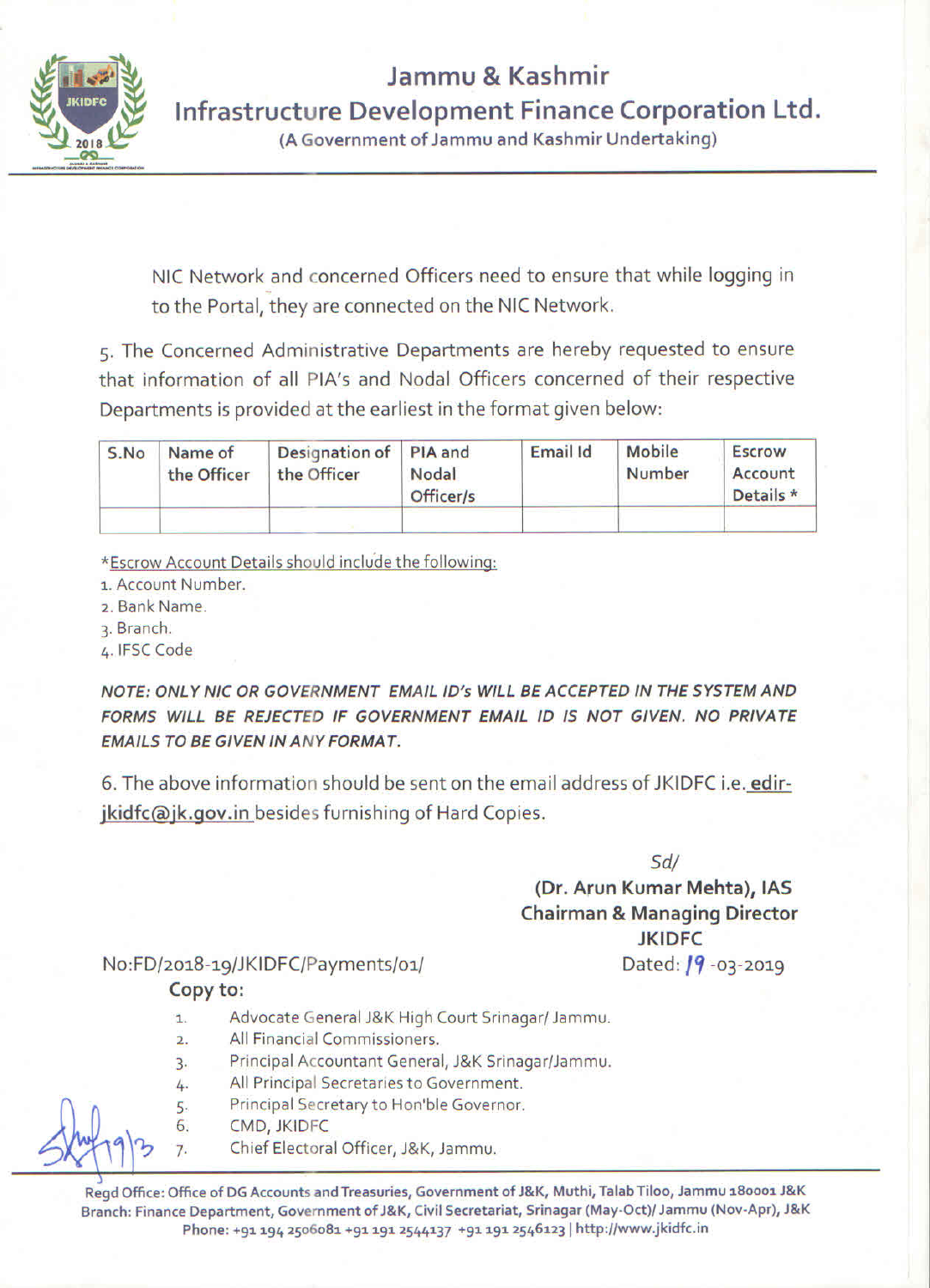

# Jammu & Kashmir

Infrastructure Development Finance Corporation Ltd.

(A Government of Jammu and Kashmir Undertaking)

- All Commissioner/Secretaries to Government. 8.
- Principal Resident Commissioner, 5 Prithvi Raj Road, New Delhi. 9.
- Divisional Commissioner Kashmir/Jammu.  $10.$
- Commissioner of Vigilance, J&K Srinagar/Jammu.  $11 -$
- Principal Secretary to Chief Justice J&K High Court Srinagar/Jammu.  $12.$
- Registrar General, J&K High Court Srinagar/Jammu.  $13.$
- Director General Funds Organization J&K.  $14.$
- Director General Accounts & Treasuries, J&K. 15.
- Director General Local Fund, Audit & Pensions/Codes, J&K. 16.
- Director General North Zonal Accountancy Training Institute, Jammu.  $17.$
- Director General Audit & Inspections, J&K. 18.
- Director General Budget J&K. 19.
- Director Information J&K.  $20.$
- Director Archives, Archaeology and Museums, J&K.  $21.$
- SIO (NIC) with request to generate User ID's and Passwords for PIA's and Nodal  $22$ Officers and when requested on email.
- All Head of Departments /Managing Directors/Chief Executive Officers of State  $23.$ PSU's/Autonomous Bodies.
- Secretary J&K Public Service Commission J&K.  $24.$
- All District Development Commissioners.  $25.$
- Secretary J&K Legislative Assembly/Legislative Council.  $26.$
- Director Accounts and Treasuries Srinagar/Jammu.  $27.$
- All Director Finance/Financial Advisors & CAOs.  $28.$
- Principal Accountancy Training Institute, Srinagar.  $29.$
- All Treasury Officers.  $30.$
- OSD to Advisor (S)/Advisory (G)/Advisor (K)/Advisor (S).  $31.$
- All Officers/Section Officers of the Finance Department.  $32.$
- Pvt. Secretary to Chief Secretary.  $33.$
- I/c Website, FD. (www.jakfinance.nic.in).  $34.$
- I/c Website, GAD (www.jkgad.nic.in).  $35.$
- I/c Website, JKIDFC. (www.jkidfc.in).  $36.$
- Government orders file (w2scs).  $37.$

(Shafaat Yehva General Manager, **JKIDFC**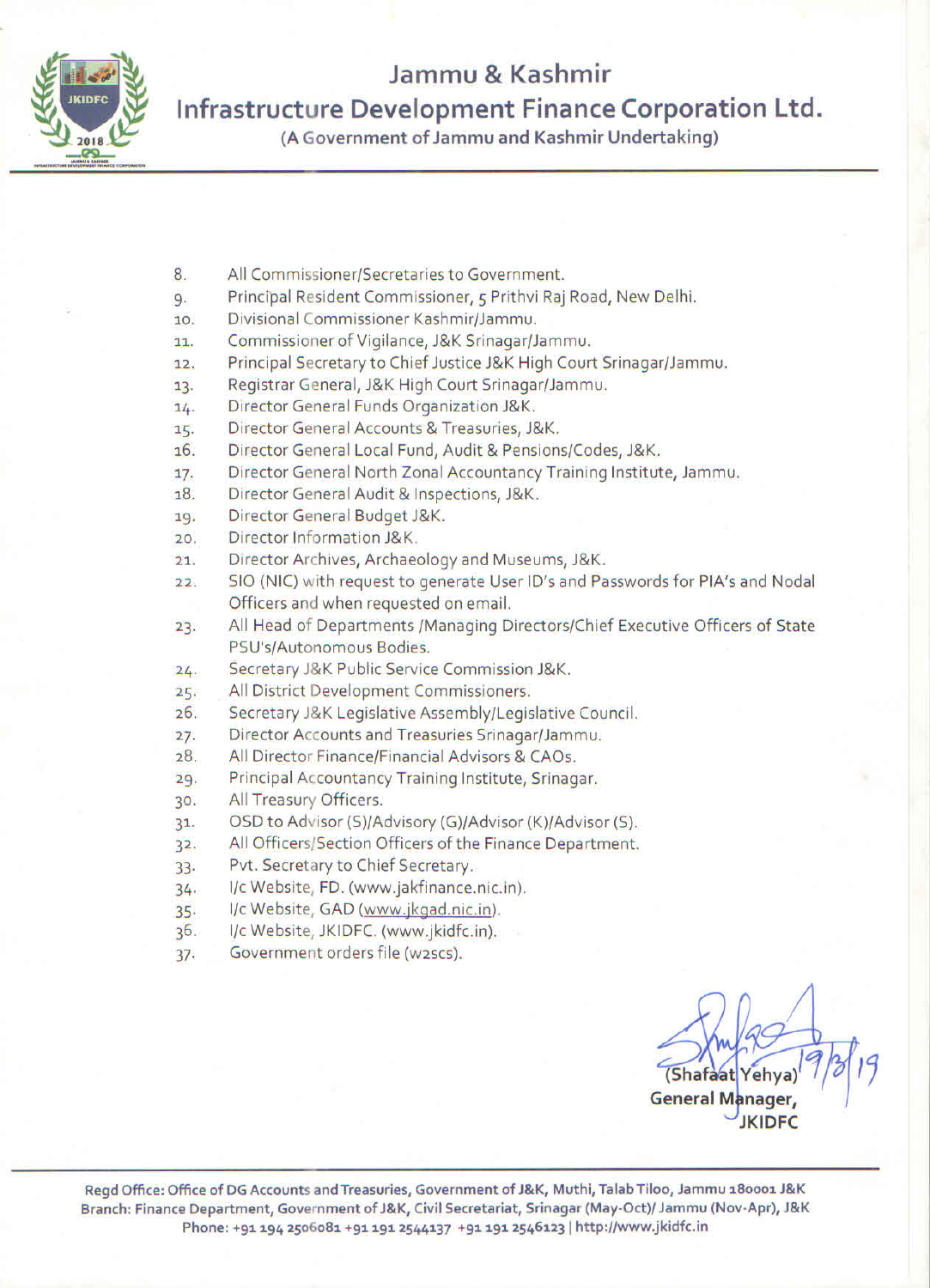| <b>Payment Format for JKIDFC</b>                   |                                                         |                                                          |  |  |  |  |
|----------------------------------------------------|---------------------------------------------------------|----------------------------------------------------------|--|--|--|--|
| Department:                                        |                                                         | <b>LUP CODE:</b>                                         |  |  |  |  |
| Date:                                              |                                                         | Invoice No:                                              |  |  |  |  |
|                                                    | <b>Amount In Crore:</b>                                 |                                                          |  |  |  |  |
| S. No                                              | <b>Details</b>                                          | Value                                                    |  |  |  |  |
|                                                    | <b>Pre-fetched from the Portal</b>                      |                                                          |  |  |  |  |
| 01                                                 | Name of the Project                                     |                                                          |  |  |  |  |
|                                                    | <b>HPC Reference of Approval</b>                        |                                                          |  |  |  |  |
|                                                    | <b>HPC Reference Date</b>                               |                                                          |  |  |  |  |
| 02                                                 | Whether AA Scanned Copy uploaded<br>on the Portal (Y/N) |                                                          |  |  |  |  |
|                                                    | AA Accord date                                          |                                                          |  |  |  |  |
| 03                                                 | Total Balance Cost Approved in HPC                      |                                                          |  |  |  |  |
| 04                                                 | <b>%age completion of project</b>                       |                                                          |  |  |  |  |
| 05                                                 | Payments Released so far                                |                                                          |  |  |  |  |
| ο6                                                 | Remaining Balance Cost of the Project                   | (Bal. Cost Approved in HPC - Payment Released so<br>far) |  |  |  |  |
| 07                                                 | Amount Raised for Payment Now                           |                                                          |  |  |  |  |
| ο8                                                 | Security Deposit Less                                   | 10% of the amount raised                                 |  |  |  |  |
| 09                                                 | Net Amount Raised for Payment Now                       | (Amount Raised-Security Deposit)                         |  |  |  |  |
|                                                    |                                                         | <b>Details of the Nodal Officer</b>                      |  |  |  |  |
| 11                                                 | Name of the PIA                                         |                                                          |  |  |  |  |
| 12                                                 | Designation of the Nodal Officer                        |                                                          |  |  |  |  |
| 13                                                 | <b>Contact Number</b>                                   |                                                          |  |  |  |  |
| 14                                                 | Official Email Id                                       |                                                          |  |  |  |  |
| <b>Escrow Account Details of the Nodal Officer</b> |                                                         |                                                          |  |  |  |  |
| 15                                                 | Account Number (16 Digit)                               |                                                          |  |  |  |  |
| 16                                                 | Name of the Bank                                        |                                                          |  |  |  |  |
| 17                                                 | <b>Branch</b>                                           |                                                          |  |  |  |  |
| 18                                                 | <b>IFSC Code</b>                                        |                                                          |  |  |  |  |
|                                                    |                                                         | <b>Details of the PIA</b>                                |  |  |  |  |
|                                                    | Name of the PIA                                         |                                                          |  |  |  |  |
|                                                    | Designation of the Nodal Officer                        |                                                          |  |  |  |  |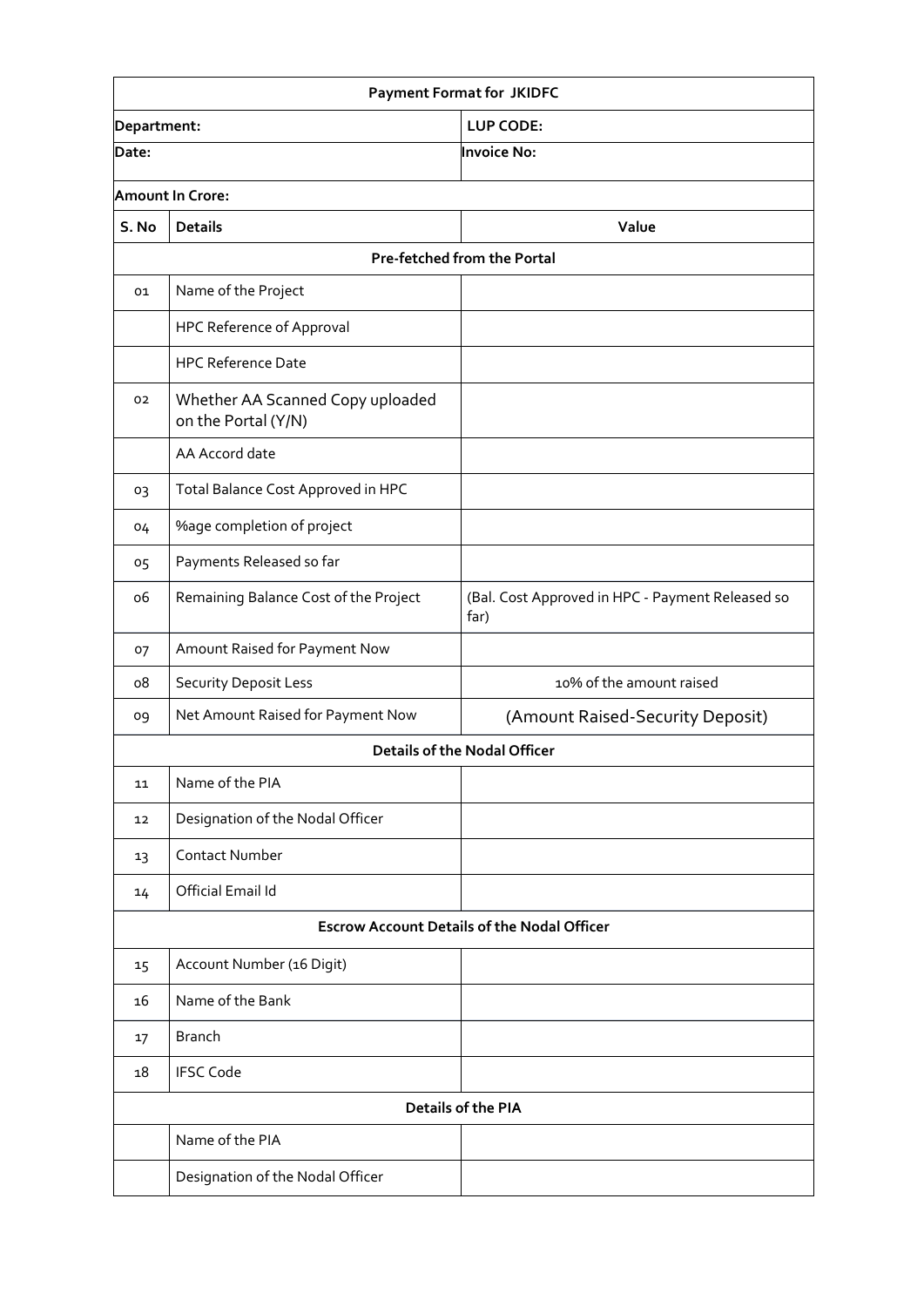|                                          | <b>Contact Number</b>                               |                                                                                                                                    |  |
|------------------------------------------|-----------------------------------------------------|------------------------------------------------------------------------------------------------------------------------------------|--|
|                                          | Official Email Id                                   |                                                                                                                                    |  |
|                                          | Certificate of Completion/Utilization as<br>Annexed | Attachment to be uploaded on the Portal by the<br>Department Countersigned by Administrative<br>Secretary with Stamp in PDF Format |  |
| <b>Escrow Account Details of the PIA</b> |                                                     |                                                                                                                                    |  |
|                                          | Account Number (16 Digit)                           |                                                                                                                                    |  |
|                                          | Name of the Bank                                    |                                                                                                                                    |  |
|                                          | <b>Branch</b>                                       |                                                                                                                                    |  |
|                                          | <b>IFSC Code</b>                                    |                                                                                                                                    |  |
|                                          |                                                     |                                                                                                                                    |  |
|                                          | <b>Balance Amount Approved to Released</b>          | to be filled by JKIDFC Ltd                                                                                                         |  |
|                                          | Date of Release                                     | to be filled by JKIDFC Ltd.                                                                                                        |  |

Signature with Name & Designation of the PIA

Administrative Secretary

#### **For official use by JKIDFC**

| Amount Approved to be Released | to be filled by JKIDFC Ltd |  |  |
|--------------------------------|----------------------------|--|--|
| Reference No. of Sanction      | to be filled by JKIDFC Ltd |  |  |
| Date of Release                | to be filled by JKIDFC Ltd |  |  |